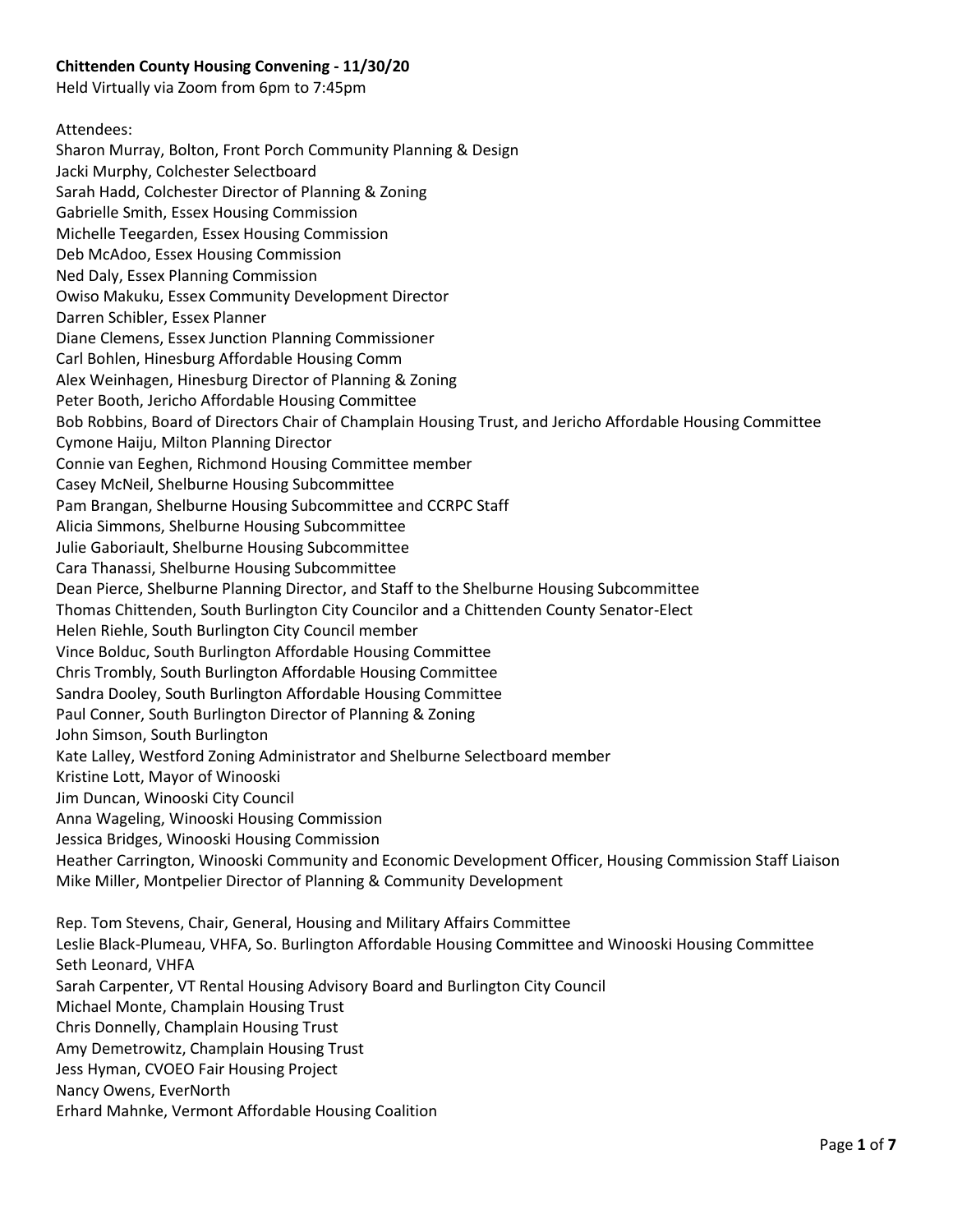#### Erik Hoekstra, Redstone

Charlie Baker, CCRPC Executive Director Regina Mahony, CCRPC Staff Taylor Newton, CCRPC Staff

Affiliations Unknown: Amy, Ellen, Eva Cane Klaus Mark Two phone numbers

#### **Vermont Housing Finance Agency Presentation**

Slides: [https://www.vhfa.org/documents/vhfa\\_slides\\_for\\_chittenden\\_county\\_housing\\_meeting.pdf](https://www.vhfa.org/documents/vhfa_slides_for_chittenden_county_housing_meeting.pdf)

#### **Housing Needs Assessment - Leslie Black-Plumeau**

- Housing needs assessment https://www.vhfa.org/documents/publications/vt\_hna\_2020\_report.pdf
- Housing production falling throughout the state and Chittenden County
- 1.9% vacancy rate for vacancy in Chittenden County
- Low income households have urgent, unmet housing needs
- About 10,364 households in the county are cost burdened (about 6,423 renter households). 37% spend more than 30% of income; 17% spend more than 50% of income on housing
- Indicators of housing quality challenges. 22,000 homes have high risk of lead exposure (northwest counties). Chittenden County mobile home parks – 2 in 100-year floodplain, and 4 have major capital expense
- Service-enriched housing high need in Vermont low-income, homeless, and older Vermonters

#### **Housing Cost Study & New Housing Finance Model – Seth Leonard**

- Supply is an issue.
- Local land use policy is a more powerful tool for limiting housing than it is creating it. Be careful in the way you wield policy when it comes to housing.
- The single most impactful thing a community can do is add financial resources (or reduce costs) for housing: support projects leverage unique state/federal sources; Establish a local "Housing Trust Fund" or a local/regional Housing Bond; Reduce the costs associated with permitting and local processing; Include housing in community development projects
- Incremental additions of housing within primarily market rate buildings can unlock resources for all types of housing.
- Need to admit that we may need to help market rate housing, not just affordable
- 2019 Cost Study Findings housing development costs are increasing faster than trajectory than neighboring states; about \$312,000 per unit for affordable housing units right now.
- Affordable housing has a math problem: 30-unit rental housing building at 60% Area Median Income monthly rent revenue of \$30,960, compared to \$35,726 monthly payments for construction loan. An almost \$5,000 monthly gap.
- Sites are a problem, but resources to meet demand is not there.
- Private Activity "Bond Cap" provides tax exempt financing for projects, and unlocks 4% housing tax credits (provides tax credit equity for 30% of development costs). Allow about \$44 million to expire each year, which could generate \$18.2 million in additional equity for housing development. At least 20% of units must be affordable at 50% AMI, or 40% at 60% AMI.
- Example Projects: Dover Place in South Burlington 43 units; also used Town revolving loan fund (1%), and project-based vouchers. Flat Street in Brattleboro – 19 units; also used Town revolving loan fund (3-5%) and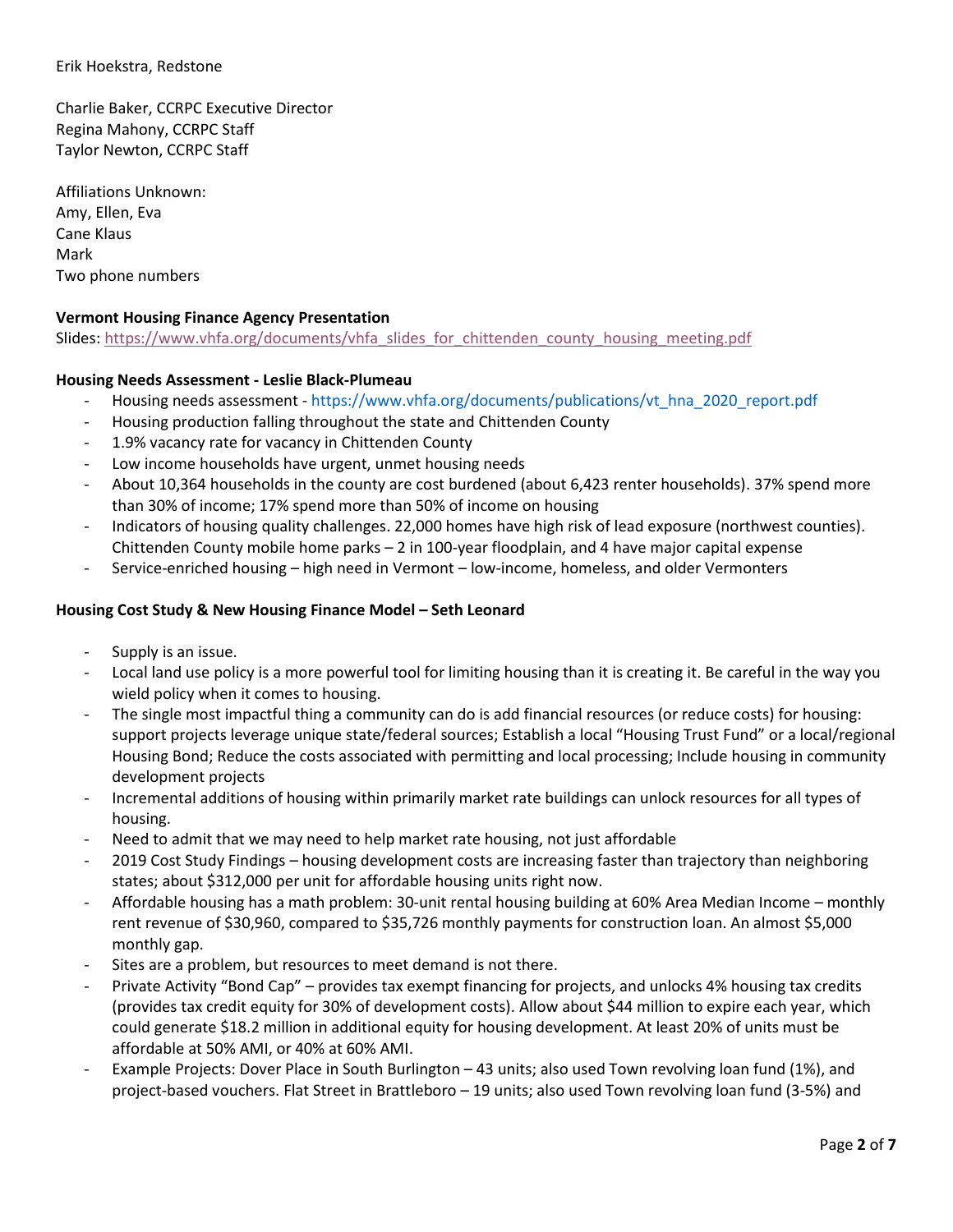Town supported Historic, CDBG and Downtown Tax Credits. Community Center Condos in Winooski – 24 units; benefit from City owned land, New Market and State Tax Credits, CHT programming.

### Q&A

- What model/data was used for the projection of expected new households across the state? Slide 2. 2000+ expected new households in Chittenden County between 2020 and 2025. Any detail about household income in this projection? Used projections from Claritas, LLC and compared to actual growth.
- I think I heard you say that 58% of new housing was affordable housing. We only had 13% of our new housing in Chittenden County over the last four years. Is that 58% a statewide stat? Yes, statewide net new units.
- Wondering how the math is affected, negatively I assume, by higher interest rates? They are so low now; does this play into this math, and would the situation be exacerbated by higher interest rates? Benefit of Private Activity Bond typically below taxable interest rates.
- Please describe what "municipal help" looks like? Anything that makes it easier. Check out the toolbox: https://www.housingdata.org/toolbox/steps-for-municipalities
- Has VT ever considered legislation authorizing state and/or local land banking programs? Not sure.
- For these projects, what entity typically initiates the project a non-profit, developer, municipality? A community can express a need and brings in partners.
- It sounds like the key limiting factor for meeting our affordable housing needs (especially in Chittenden County) is financial resources. Will VHFA and others be advocating for another statewide housing bond in the 2021 session? Treasurer is a bit concerned, VHFA open to find alternatives, municipalities and regions have also done it in some part of the states, but need to leverage some payment stream, view TIF districts as similar in leveraging resources.
- What policies, be specific, promote the development of housing? what policies hinder it? Check out the toolbox: https://www.housingdata.org/toolbox/steps-for-municipalities

### **S.237 [\(Act 179\)](https://legislature.vermont.gov/Documents/2020/Docs/ACTS/ACT179/ACT179%20As%20Enacted.pdf) – Regina Mahony, CCRPC**

- ADU changed size unit can be, must allow at least 30% of SFH or 900 SF, whichever is greater; must use same review as SFH (if SFH are permitted use, cannot be conditional use); cannot prohibit development on small lots if served by water and sewer. For MFH (4+ units) cannot use character of area, to be reason for denial of MFH
- If zoning bylaws are not up to speed, need to reflect these changes. Changes took effect on October 12, 2020.
- Rep. Stevens added: Allowed municipalities to set up ordinances/bylaws about short term rentals, which can limit low income housing. Invalidated deed restrictions and land use limitations against affordable housing projects.

#### **H. 739 Rental Registry, PROPOSED legislation - Sarah Carpenter, Chair of the Vermont Rental Housing Advisory Board**

- See the attached summary
- This bill would establish a statewide rental registry and move the authority for rental code inspection from municipal town health officers and the Dept. of Health to the state Dept. of Fire Safety. Towns with established code enforcement could retain that.
- Paid for through charge for rental register already exists in 12 municipalities, covers 21,000 units in the state – fee would pay for the needed staff, would sustain and support the registry at ACCD.
- Registry would include short term rentals.
- Having the registry would be especially helpful in a disaster.
- Sarah Carpenter requested support from municipalities.
- Chat discussion regarding obstacles to this legislation major one is adding a fee to rental properties. The proposed fee is \$35 per unit per month.

#### **Roundtable discussion:**

Bolton – interested in land banking, may apply in Vermont, worth looking at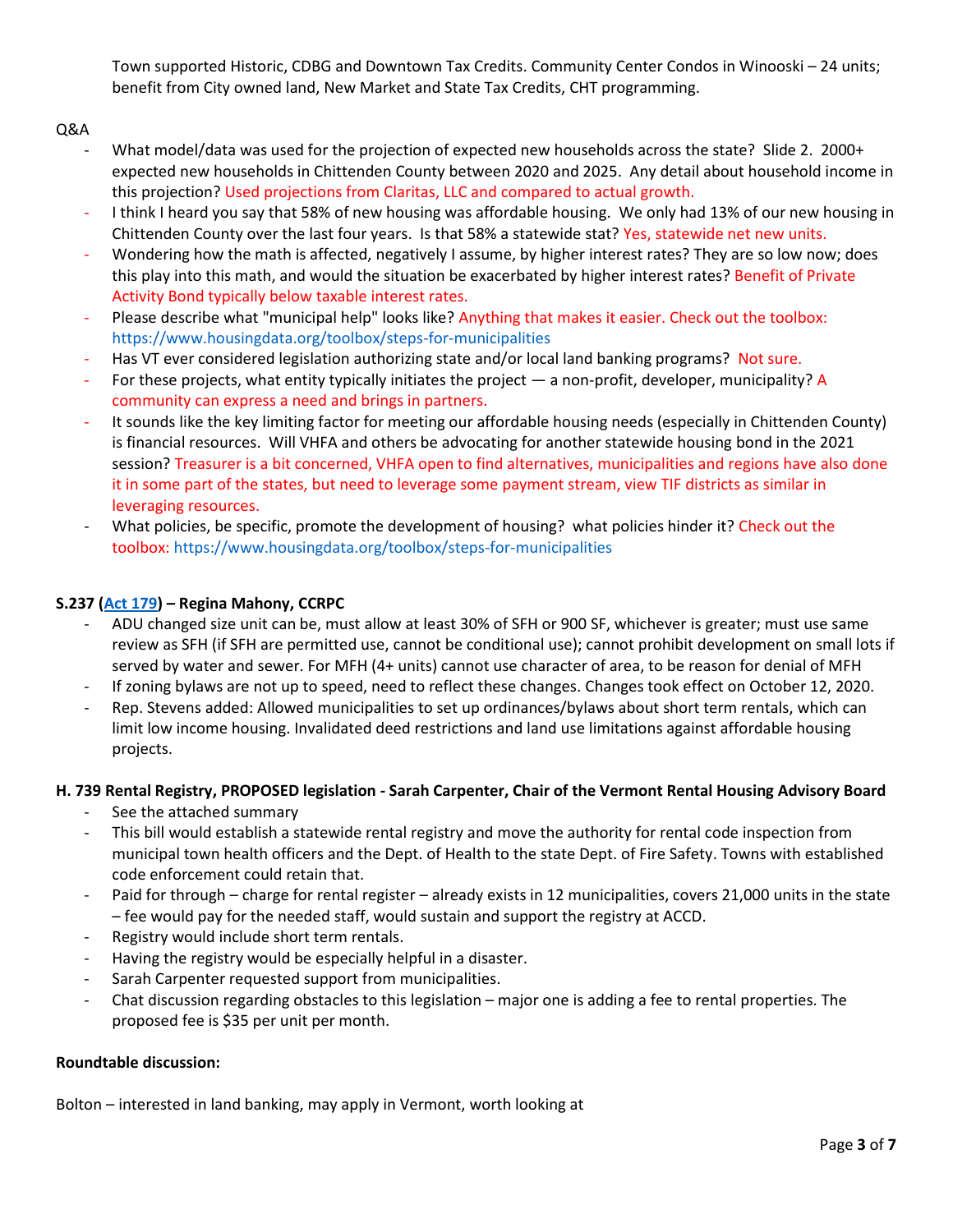Burlington – looking at a number of issues, batch of ordinance work on short-term rentals, tenant protection programs, some zoning updates

Essex – Just started a housing commission, trying to get them well versed in existing issues and what other committees are working on to tie them together (such as energy and economic development), finished Essex Center town master plan, and beginning to work on zoning,.

Essex Junction – Getting a housing committee started, seeing housing development in the Junction

Hinesburg – Two large developments starting late next year. Working with private developers on a slice of that being affordable, but still struggling to make the finances work on the ground. Even with 1 affordable unit is difficult. Trying to court CHT or other partners. Limiting factor is resources.

Jericho – Just started an affordable housing commission, just trying to learn more about the field, daunted about lack of infrastructure. Looking at ADUs and wondering if they really can be affordable. Also looking at inclusionary zoning and a trust fund.

Milton – Enabling multi-dwelling housing in the core, good water/wastewater infrastructure, live/work units.

Richmond – Has a new housing committee, starting a needs assessment, will develop a survey for employers in the community, and looking for personal stories.

Shelburne – collecting data, working on ADU education piece for website, trying to simplify requirements, going through prioritization exercise, CDBG feasibility study for mobile home park.

South Burlington – Looking at impact of policy on racial equity, competing priorities of land conservation versus housing, in third year of interim zoning in South Burlington – trying to keep housing in focus during conversation, looking at a City Council resolution about limiting use of water/sewer in SEQ. New Habitat for Humanity 4 unit project.

Westford – Kate Lalley – poised for housing in the Village with zoning, but lacking infrastructure, liberal ADU rules, 1000 sq. ft. and no limit on the number of bedrooms, duplex by-right everywhere in the town.

Winooski – Heather Carrington, survey landlords on eviction cliff, thinking ok, used rental registry, reviewing

Erhard Mahnke – hoping to develop an aggressive agenda for this fall, not sure what is going to happen to the folks that in hotels – money is out on December 30, as much funding as possible for the VHCB, and rental registry support

#### **Three Polls** - Future Meeting Topics, Future Meeting Date and Rate this Convening

*Future Meeting Topics:* 

- With the lowest rental vacancy rate and the highest median home sales price in the state, are there ways Chittenden County towns can work collaboratively to improve the affordability of housing throughout the region? 16 votes
- Similarly, are there ways we can collaborate as a region to improve the racial equity of housing opportunities here? County wide, 65% of white residents own their homes while only 14% of black residents do. 17 votes
- What policies would help Vermont towns address housing needs prompted by COVID-19? Should we advocate together at the state level? 8 votes

*Future Meeting Date:*  Monday, March  $29<sup>th</sup> - 19$  votes Wednesday, March  $31<sup>st</sup> - 10$  votes *Rate this Convening:* Almost all excellent or good.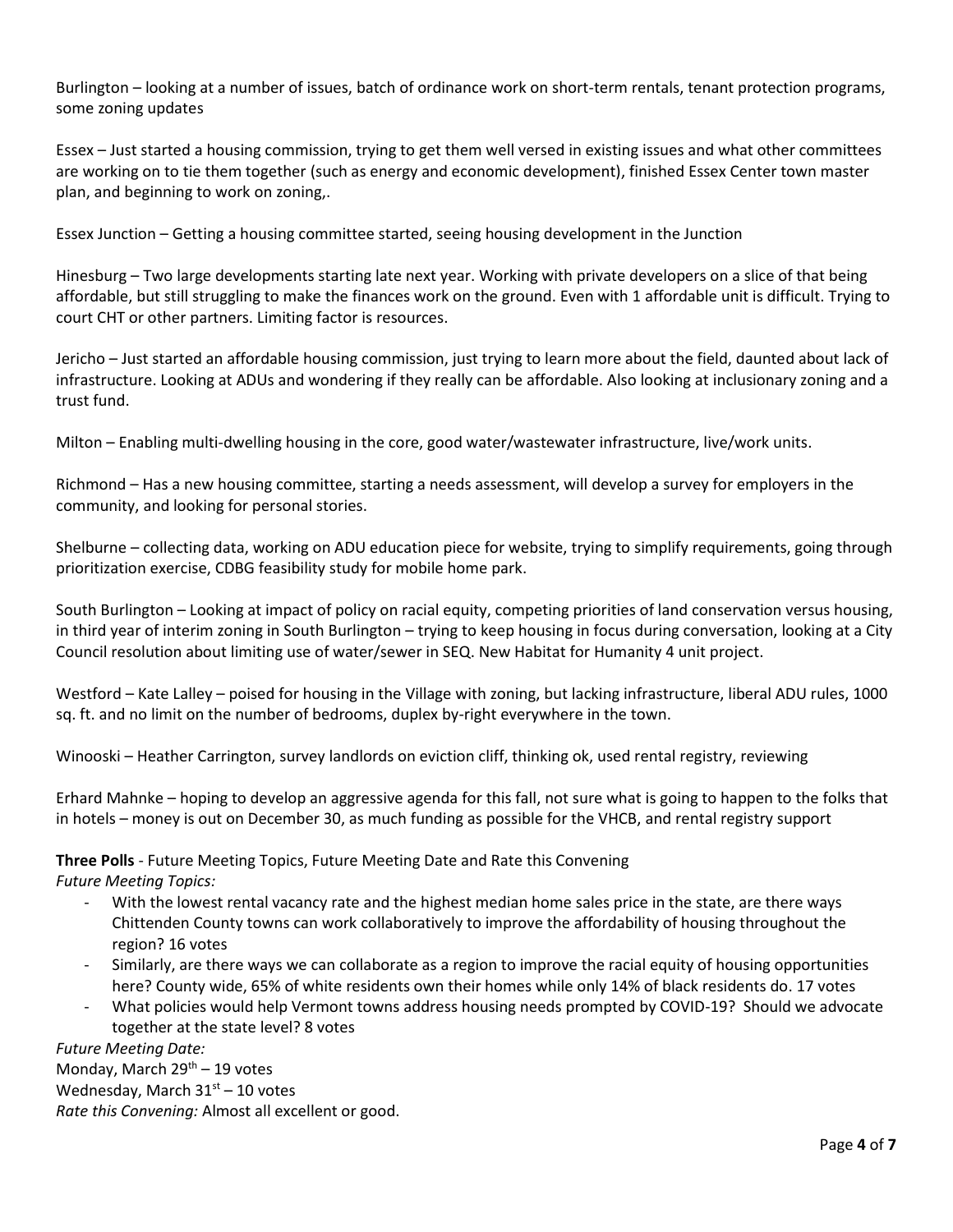#### **Links from meeting/discussion -**

Vermont Housing Needs Assessment: https://www.vhfa.org/documents/publications/vt\_hna\_2020\_report.pdf

https://www.housingdata.org/toolbox/steps-for-municipalities

Act 179/S. 237 - https://legislature.vermont.gov/bill/status/2020/S.237

2020 legislative wrap-up from the VT Affordable Housing Coalition (draft): https://drive.google.com/file/d/10oCTegMmrBFzN95sqSHZpaVs8EXC5mh9/view?usp=sharing

Vermont Affordable Housing Cost Study: https://www.vhfa.org/documents/publications/final\_analysis- \_vt\_affordable\_rental\_housing\_dvt\_cost\_factors\_-\_01.15.2020.pdf

Land bank information is included on this page (albeit in the last row) in the Housing-Ready toolbox: https://www.housingdata.org/toolbox/regulatory-tools

Two announcements: 1) The Fair Housing Project of CVOEO has a new job opening for a statewide Community Organizer with a focus on Housing Committee support. The posting will be up later this week at www.cvoeo.org and feel free to contact me at jhyman@cvoeo.org with any questions, and 2) Please check out the Housing Committee section of the Housing Ready Toolbox at https://www.housingdata.org/toolbox/steps-for-municipalities (the broader toolbox and resources were developed by Leslie and Mia at VHFA, with collaboration from CVOEO and DHCD on the housing committee section).

https://www.vhfa.org/documents/publications/access\_to\_subsidized\_housing\_in\_vermont\_by\_age\_1.p

df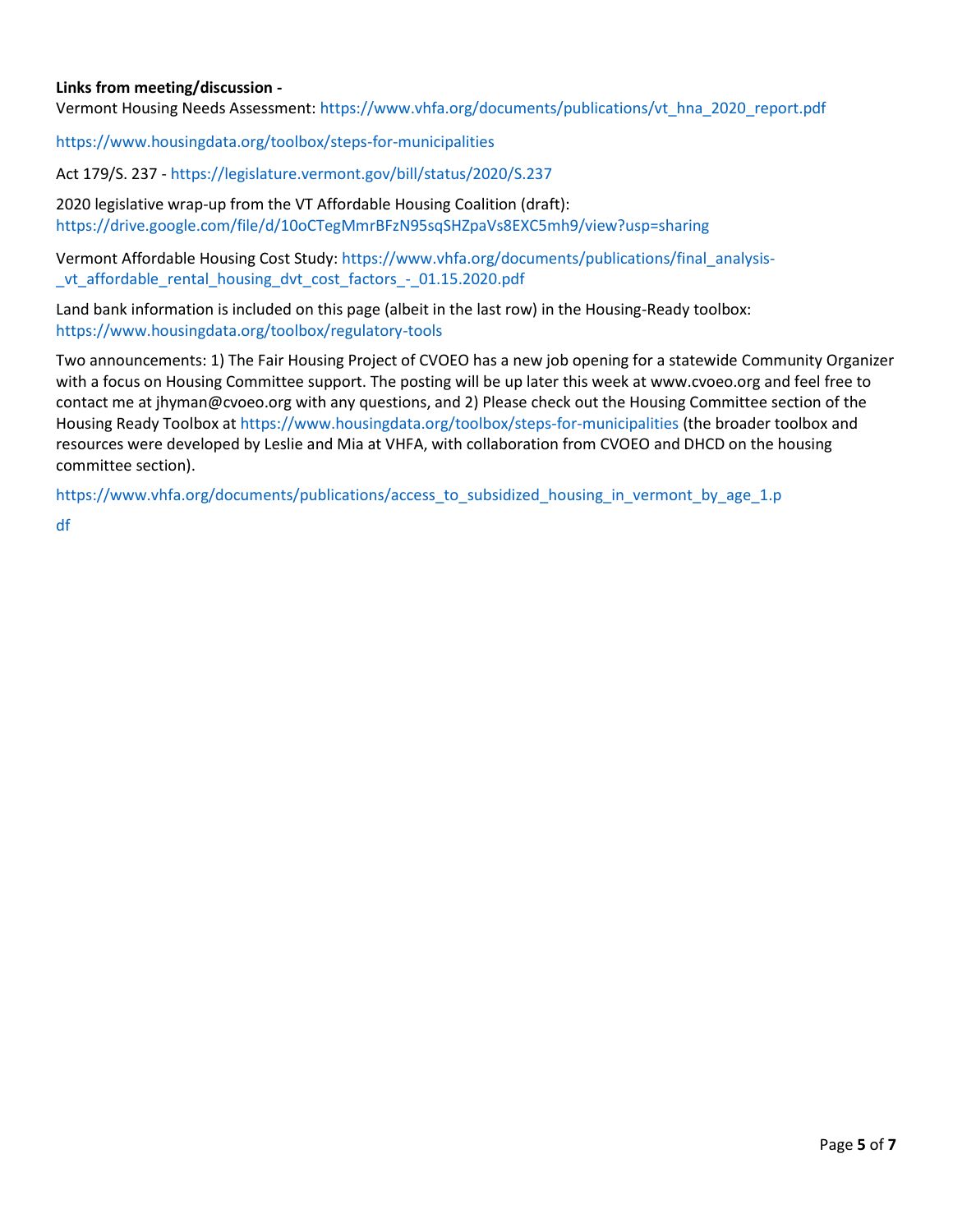# **Rental Housing Health & Safety Bill ( H.739)**

For background, in 2018, after many years of concern about the State's system of rental housing code enforcement, the Legislature passed Act 188, a bill to improve rental housing safety. The bill created a study committee, the Rental Housing Advisory Board (RHAB), to review how the rental safety programs of municipalities carried out primarily by volunteer town health officers (THO) could be professionalized. The work of RHAB can be found on the ACCD website [https://accd.vermont.gov/housing/partners/Act188.](https://accd.vermont.gov/housing/partners/Act188)

In 2019 the legislature passed Act 48. In it were a number of provisions that assist in making the work of enforcing the Rental Housing Health Code (RHHC) somewhat easier for municipalities. But, the fundamental flaw in the system still remained. That is that most small towns and cities are ill equipped to enforce the State's Rental Housing Health Code (RHHC). One of the main requests of Act 48 was that the Department of Health (DOH) and the Department of Fire Safety (DFS) in collaboration with the RHAB, complete a needs assessment and develop recommendations for the design and implementation of a comprehensive system for the professional enforcement of State rental housing health and safety laws.

In reviewing these and many options it was very clear that it made the most sense for Dept. of Fire Safety (DFS) to take the lead in enforcing the RHHC rather than the Dept. of Health. DFS has the systems in place for residential inspections. However, for them to take on the RHHC they will need more inspectors and overhead support. Because Vermont has no county government, any sort of regional approach seemed unrealistic and would require setting up a new program redundant of DFS. Health Dept. inspectors focus on commercial enterprises and are not spread around geographically, and have little expertise in residential buildings.

The RHAB had broad input that the RHHC inspection and enforcement should be a state responsibility, not a municipal one; but it has been extremely difficult to get over the hurdle that this must be a service of government that is paid for in some fashion. Like what is being done now in many towns (and states), RHAB believes that this activity can be funded by charging a modest fee to property owners. Landlord representatives seem to understand the issue and are looking for consistent service and support, and also better tools to deal with tenants who violate the health codes. In towns where fees are already being charged, we have seen no real effect on the rental housing market.

At the beginning of the 2020 session H. 739 was introduced, bringing high hopes that this would be the year to pass a bill creating a statewide professional system for rental housing code enforcement to protect Vermont tenants and landlords through the Dept of Fire Safety.

Also proposed is the creation of a statewide registry of rental housing. In addition to funding an inspection program, there has long been a need to have information on the location and data of the state's rental housing all in one place. This was very clear in Tropical Storm Irene and would have served the state very well during this pandemic.